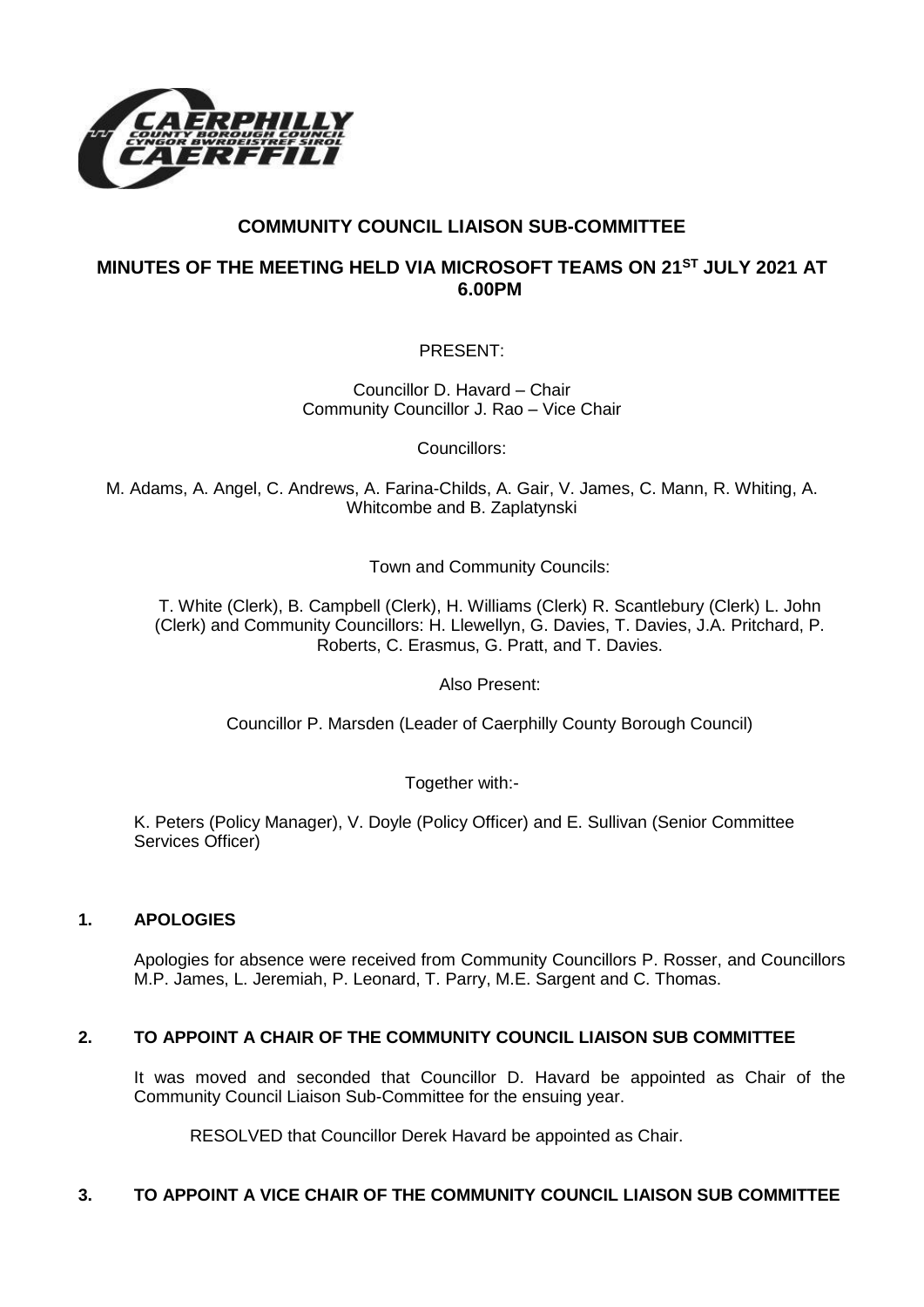It was moved and seconded that Community Councillor J. Rao be appointed as Vice Chair of the Community Council Liaison Sub-Committee for the ensuing year.

RESOLVED that Community Councillor J. Rao be appointed as Vice Chair.

### **4. DECLARATIONS OF INTEREST**

There were no declarations of interest received at the start or during the meeting.

## **STATEMENT FROM THE LEADER OF COUNCIL**

Members of the Community Council Liaison Committee had requested an update in relation to Part Night Lighting as part of their Briefing Note with the agreement of the Chair and Vice Chair the response from the Leader was taken at this point in the proceedings.

Councillor P. Marsden advised the Sub-Committee that part-night lighting would form part of an overall review of street safety which would incorporate a range of factors. Concerns raised will inform that review once the full roll out of the lighting programme had been completed, however there will be a continual audit on issues raised during this period. On completion there will be a comprehensive review of street safety which will include street lighting. The Leader emphasised that public safety was of paramount importance and the Council would be listening to concerns and would be working with colleagues in Gwent Police as and when issues arise.

Members thanked the Leader for attending and clarification was sought on the timeline for the review. The Leader confirmed that the part night lighting would need to go through the season in order to see it in the round. However, should an issue arise in a specific area and in conjunction with Gwent Police colleagues, there was the facility to review the lighting in that area.

Members expressed their disappointment that this review would not be taking place sooner but thanked the Leader for attending and for her statement.

The Leader advised the Sub-Committee that she would be more than happy to attend any future meetings on topics raised by the Community Council

## **5. MINUTES – 31ST MARCH 2021**

The minutes were received and noted.

### **6. MATTERS ARISING**

Community Councillor Davies confirmed that enquiries had been made with the Health Board in relation to The Grange Hospital leaflet drop, it had been confirmed that the Nelson area had been omitted but this had now been rectified. She expressed her thanks to all those that had assisted in getting this done.

### **7. FORMATION OF A GWENT PUBLIC SERVICES BOARD – PRESENTATION**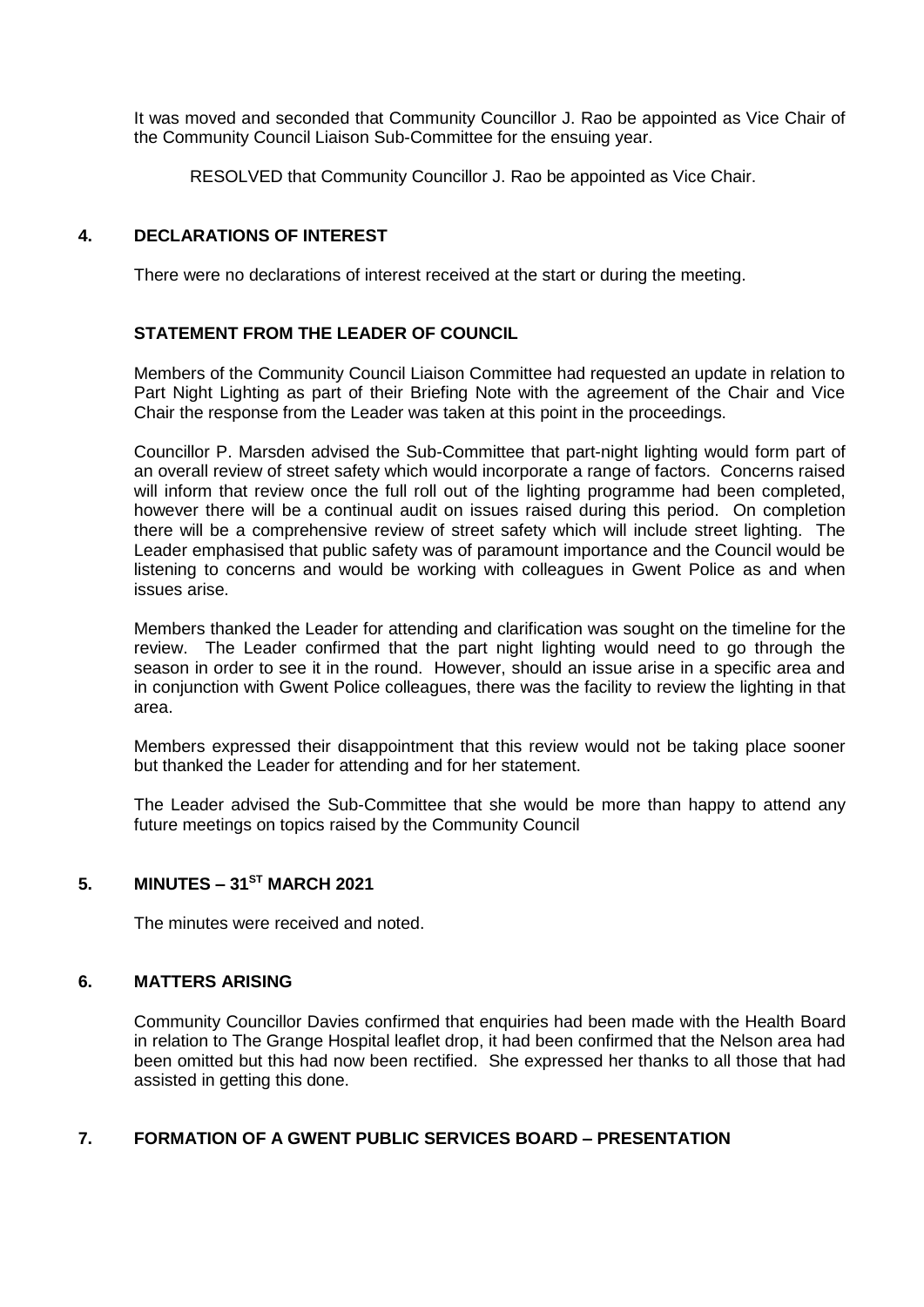The presentation updated the Community Council Liaison Sub Committee on the formation of a Gwent Public Services Board. The composition of the Public Services Board was outlined including its Statutory Members and Invited Participants.

The strategic drivers towards a regional approach were detailed and it was noted that it would provide the catalyst for a regional wellbeing assessment and wellbeing plan that maintains local accountability. It would provide opportunities to align PSB duties with other partnership legislation like the Crime and Disorder Act, Violence Against Domestic Abuse and Sexual Violence Act and Children's Act. It would align the focus of the PSB with the RPB reducing duplication, closer collaboration over assessment planning and delivery functions. The regional approach also supports Welsh Government review of strategic partnership and Audit Wales review of PSBs.

Examples of regional projects already achieved were outlined along with examples of local projects that would continue including the Coalition for Change (Lansbury Park), Caerphilly Cares, Tir-y-berth Active Travel Route and Anti-Social Behaviour Problem Solving.

The new structure was outlined, and the key tasks of the Gwent PSB were listed. The future role of overview and scrutiny was detailed. It was noted that the Caerphilly PSB website will remain until 2023, the Gwent Public Services Board website was currently in development and this would host all the papers for the Gwent PSB, the New Local Assessment of Wellbeing and the Gwent Wellbeing Plan from 2023.

In concluding the presentation the Officer explained how communities would be involved and assurances were given that there was a duty to involve local communities, business, trade unions and local/regional scrutiny committee and anyone with an interest in achieving the wellbeing goals.

In relation to the Local Assessment of Wellbeing, the Sub-Committee were updated on a number of Community Engagement Events that would be held and Members were asked to share these dates as widely as possible and encourage as many people as possible to take part. Officers emphasised that they were keen to get has many views as possible, unfortunately it would not be possible to have any face-to-face engagement events, but surveys would be available online and hard copies could also be provided on request.

Members requested that a copy of the presentation be circulated to all the Community Councils following the meeting.

Members expressed their disappointment with the decision to operate the Public Services Board on a regional footprint and that this would prohibit local accountability and transparency. Officers confirmed that is was not in the gift of Caerphilly County Borough Council to prevent the move to a Gwent Public Services Board, the Council being only one of the statutory partners.

Members were also disappointed that the engagement events had been scheduled during August when Community Councils were in recess and would also conflict with holiday commitments which would limit attendees. Officer confirmed that the consultation timeline was confined by legislation, but they would do their best to reach as many people as possible.

### **8. FINAL UPDATE FROM THE COMMUNITY COUNCIL REPRESENTATIVE TO THE CAERPHILLY PUBLIC SERVICES BOARD**

Community Councillor Judith Pritchard provided her final update as the Community Council representative to the Caerphilly Public Services Board.